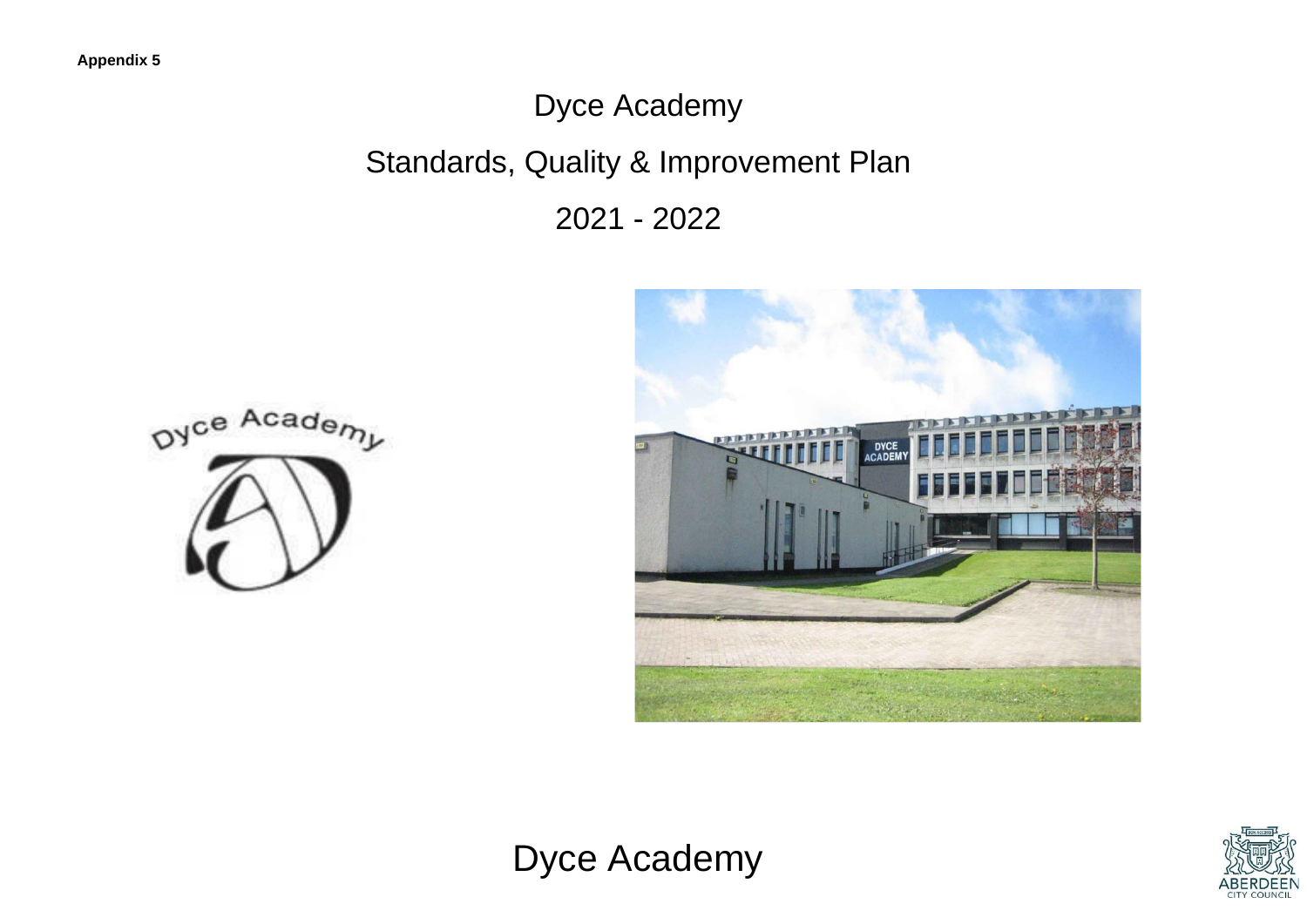#### **Standards, Quality & Improvement Plan**

| <b>National Improvement Framework Priorities</b><br>Improvement in attainment, particularly in literacy and numeracy<br>Closing the attainment gap between the most and least<br>disadvantaged children and young people<br>Improvement in children and young people's health & wellbeing<br>Improvement in employability skills and sustained, positive school-<br>leaver destinations for all young people | Local Outcome Improvement Plan (LOIP) Stretch Outcomes<br>95% of children (0-5 years) will reach their expected developmental<br>milestones by the time of their child health reviews by 2026.<br>90% of children and young people will report that they feel mentally<br>well by 2026.<br>95% of care experienced children and young people will have the<br>same levels of attainment in education, emotional wellbeing, and<br>positive destinations as their peers by 2026.<br>95% of children living in our priority localities will sustain a positive<br>destination upon leaving school by 2026.<br>Child Friendly City which supports all children to prosper and engage<br>actively with their communities by 2026.<br>25% fewer young people (under 18) charged with an offence by 2026. |
|--------------------------------------------------------------------------------------------------------------------------------------------------------------------------------------------------------------------------------------------------------------------------------------------------------------------------------------------------------------------------------------------------------------|-----------------------------------------------------------------------------------------------------------------------------------------------------------------------------------------------------------------------------------------------------------------------------------------------------------------------------------------------------------------------------------------------------------------------------------------------------------------------------------------------------------------------------------------------------------------------------------------------------------------------------------------------------------------------------------------------------------------------------------------------------------------------------------------------------|
| <b>School Improvement Priorities 2020 - 2021</b>                                                                                                                                                                                                                                                                                                                                                             | <b>School Improvement Priorities 2021-2022</b>                                                                                                                                                                                                                                                                                                                                                                                                                                                                                                                                                                                                                                                                                                                                                      |
| Improving and developing consistent quality learning, teaching &                                                                                                                                                                                                                                                                                                                                             | Supporting wellbeing, equity, excellence & inclusion                                                                                                                                                                                                                                                                                                                                                                                                                                                                                                                                                                                                                                                                                                                                                |
| assessment                                                                                                                                                                                                                                                                                                                                                                                                   | Improving and developing consistent quality learning, teaching &                                                                                                                                                                                                                                                                                                                                                                                                                                                                                                                                                                                                                                                                                                                                    |
| Supporting wellbeing, equity, excellence & inclusion                                                                                                                                                                                                                                                                                                                                                         | assessment                                                                                                                                                                                                                                                                                                                                                                                                                                                                                                                                                                                                                                                                                                                                                                                          |
| Physical return to the school building                                                                                                                                                                                                                                                                                                                                                                       | Developing the Curriculum                                                                                                                                                                                                                                                                                                                                                                                                                                                                                                                                                                                                                                                                                                                                                                           |

#### **Context of the school:**

Dyce Academy is a non-dominational 6 year comprehensive school situated in the northern part of Aberdeen. The school serves the Dyce district of North Aberdeen and the surrounding rural area, including the villages of Newmachar, Kingseat and outlying hamlets in Aberdeenshire. There is a mix of private and social housing. The school roll was 545 in September 2020. Aberdeen City Music school (ACMS) is based at Dyce Academy along with a residence to support those young people requiring boarding.

Pupils in the Senior Phase benefit from well-established integrated senior school consortium arrangements with nearby Bucksburn Academy. The Senior Phase timetable is planned jointly between the two schools allowing pupils from either school to choose courses in either of the schools. This increases breadth and flexibility of choice for pupils with a shuttle bus between the schools supporting the consortium.

From March 2020, Dyce Academy was physically closed due to Covid-19. Staff and pupils had to embrace digital learning through Google classrooms. Access to appropriate IT was fragmented. Dyce Academy opened on the 10<sup>th</sup> August 2020 to all pupils after a long period of being in lockdown. Given the developments in the path of the virus in December 2020 most children again moved to remote learning. From January 2021 the school supported vulnerable young people and the children of key workers while providing remote learning for all other leaners. The school has proactively and rapidly responded to supplementary quidance published on the 21<sup>st</sup> January, 16<sup>th</sup> February and 8<sup>th</sup> March. Central to our improvement planning for 2021-22 is the focus on supporting the wellbeing of pupils and staff. Underpinning this will be a re-establishment of the key values and vision of Dyce Academy to ensure we meet our key principles of Ready, Respectful and Safe. Teaching staff responded quickly and proactively to a variety of Digital learning pedagogies. There is a recognition that it is essential that we continue to develop our skills in delivering blended learning along with school delivery.

Almost all learners are supported to reflect on their mental wellbeing. Staff have a deeper understanding of mental wellbeing and how to support it. This has led to improved planning of interventions to meet individual needs. Some learners and families require more targeted interventions related to mental wellbeing.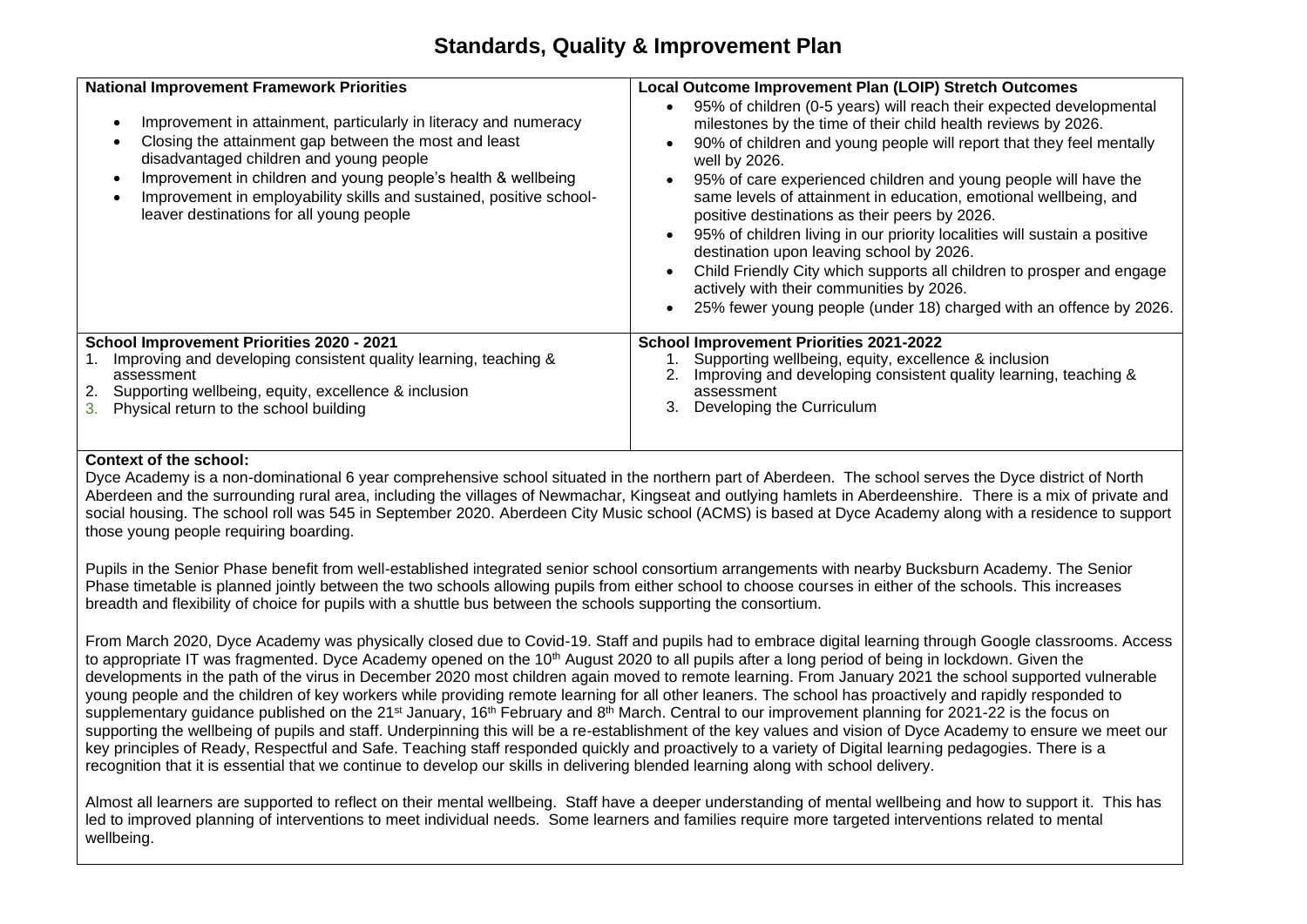## **QI1.3 Leadership of Change**

| How well are we doing? |                                                                                                                                                                                                                                                                                                                                                                                                                                                                                                                                                                                                                                                                                                                                                                                                                                                                                                                                                                                                                                                                                                                                                                                                                                                                                                | How do we know?                                                                                                                                                                                                                                                                                                                                                                                                                                                                                                                                                                                                                                                                                                                                                                                                                                                                                                                                                                                                                                                                                                                                                                                                                                                              | What are we going to do now?<br>What are our improvement                                                                                                                                                                                                                                                                                                                                                                                                                                                                                                                                                                              |  |
|------------------------|------------------------------------------------------------------------------------------------------------------------------------------------------------------------------------------------------------------------------------------------------------------------------------------------------------------------------------------------------------------------------------------------------------------------------------------------------------------------------------------------------------------------------------------------------------------------------------------------------------------------------------------------------------------------------------------------------------------------------------------------------------------------------------------------------------------------------------------------------------------------------------------------------------------------------------------------------------------------------------------------------------------------------------------------------------------------------------------------------------------------------------------------------------------------------------------------------------------------------------------------------------------------------------------------|------------------------------------------------------------------------------------------------------------------------------------------------------------------------------------------------------------------------------------------------------------------------------------------------------------------------------------------------------------------------------------------------------------------------------------------------------------------------------------------------------------------------------------------------------------------------------------------------------------------------------------------------------------------------------------------------------------------------------------------------------------------------------------------------------------------------------------------------------------------------------------------------------------------------------------------------------------------------------------------------------------------------------------------------------------------------------------------------------------------------------------------------------------------------------------------------------------------------------------------------------------------------------|---------------------------------------------------------------------------------------------------------------------------------------------------------------------------------------------------------------------------------------------------------------------------------------------------------------------------------------------------------------------------------------------------------------------------------------------------------------------------------------------------------------------------------------------------------------------------------------------------------------------------------------|--|
|                        | What's working well for our learners?                                                                                                                                                                                                                                                                                                                                                                                                                                                                                                                                                                                                                                                                                                                                                                                                                                                                                                                                                                                                                                                                                                                                                                                                                                                          | What evidence do we have of positive impact on learners?                                                                                                                                                                                                                                                                                                                                                                                                                                                                                                                                                                                                                                                                                                                                                                                                                                                                                                                                                                                                                                                                                                                                                                                                                     | priorities in this area?                                                                                                                                                                                                                                                                                                                                                                                                                                                                                                                                                                                                              |  |
|                        | Developing a shared vision, values and aims relevant to the school and its community                                                                                                                                                                                                                                                                                                                                                                                                                                                                                                                                                                                                                                                                                                                                                                                                                                                                                                                                                                                                                                                                                                                                                                                                           |                                                                                                                                                                                                                                                                                                                                                                                                                                                                                                                                                                                                                                                                                                                                                                                                                                                                                                                                                                                                                                                                                                                                                                                                                                                                              |                                                                                                                                                                                                                                                                                                                                                                                                                                                                                                                                                                                                                                       |  |
|                        | Dyce Academy is ambitious for its young people. Our<br>shared vision and values of F.A.I.R.R drives our<br>approach to whole school improvement<br>Throughout what has been a period of significant<br>changes, from managing the lockdown experiences for<br>staff, pupils and parents to implementing the education<br>recovery planning process the school has proactively<br>maintained a commitment to change.<br>All staff are committed to and are implementing a<br>number of initiatives designed to equip our young<br>people with the skills and attributes they need to<br>succeed in the future. The adapted to changes in<br>delivery of the curriculum whether that be through<br>remote delivery of the curriculum or the restricted<br>delivery of pedagogy in face to face learning subject to<br>strict Covid-19 restrictions<br>The senior leader team have carefully guided the<br>strategic direction of change and the pace of change to<br>ensure there are positive outcomes for our young<br>people<br>Well-being is a core feature and a key driver in driving<br>improvement for the school. Systems were put in place<br>to ensure parents and pupils in home learning had a<br>point of contact. Weekly check-ins and daily registers for<br>tracking engagement | QA visit by representatives of the authority to focus on the<br>ethos of the school and the relationships within the school.<br>Pledge to commit to key principles based on the work by<br>Paul Dix: RIP & PIP, Meet and Greet, End & Send<br>Commitment to the well-being of all young people<br>School focus groups have commented on knowing how to<br>raise concerns and feeling confident they have a key adult to<br>approach.<br>Learning Walks focussed on our revised Teaching &<br><b>Learning Policy</b><br>With the lockdowns and uncertainty over the last year, there<br>has been a marked change amongst young people with<br>uncertainty, lack of routines particularly in the junior school.<br>However staff have commented positively on the majority<br>engaging with staff and the blended learning<br>There is greater mastery in the use of digital learning<br>The explicit use of SQA criteria and reference to SQA<br>understanding standards is allowing pupils to understand the<br>grade they are working on and what they need to do to<br>improve<br>Staff have engaged in virtual Teach Meet sessions to share<br>good practice<br>Feedback from parents in relation to the quality of provision<br>throughout the session and home learning | Given the Covid effect on<br>$\bullet$<br>young people, we need to<br>revisit core routines and<br>create supports for all staff<br>to create compassionate<br>connected classrooms<br>Focus on our key values<br>$\bullet$<br>through assemblies<br>Raise awareness of the<br>UNCRC amongst staff and<br>young people.<br>Setting up of 'speak easy'<br>group to deliver aspects of<br><b>HGIORS</b><br>CPD on PBM, Restorative<br>Practice, and Paul Dix<br>philosophy<br>Reinstate learning visits in<br>$\bullet$<br>line with Covid-19<br>mitigations<br>Provide continued<br>opportunities for staff to<br>work collaboratively |  |
|                        | We have a shared focus on continuous improvement<br>and high expectations for all our learners<br>Strategic planning for continuous improvement                                                                                                                                                                                                                                                                                                                                                                                                                                                                                                                                                                                                                                                                                                                                                                                                                                                                                                                                                                                                                                                                                                                                                | Monitoring and tracking of data through regular meetings<br>with staff<br>Regular supportive meetings with departments to promote<br>assessment and feedback and ensure the well-being of staff<br>was monitored and addressed                                                                                                                                                                                                                                                                                                                                                                                                                                                                                                                                                                                                                                                                                                                                                                                                                                                                                                                                                                                                                                               |                                                                                                                                                                                                                                                                                                                                                                                                                                                                                                                                                                                                                                       |  |
|                        | All Staff have adapted to a digital learning/blended                                                                                                                                                                                                                                                                                                                                                                                                                                                                                                                                                                                                                                                                                                                                                                                                                                                                                                                                                                                                                                                                                                                                                                                                                                           | Faculty Returns - what went well; needs work; next steps                                                                                                                                                                                                                                                                                                                                                                                                                                                                                                                                                                                                                                                                                                                                                                                                                                                                                                                                                                                                                                                                                                                                                                                                                     | Increase the use of digital                                                                                                                                                                                                                                                                                                                                                                                                                                                                                                                                                                                                           |  |
|                        | learning approach. A considerable amount of time                                                                                                                                                                                                                                                                                                                                                                                                                                                                                                                                                                                                                                                                                                                                                                                                                                                                                                                                                                                                                                                                                                                                                                                                                                               | Google Form completed                                                                                                                                                                                                                                                                                                                                                                                                                                                                                                                                                                                                                                                                                                                                                                                                                                                                                                                                                                                                                                                                                                                                                                                                                                                        | resources and/or                                                                                                                                                                                                                                                                                                                                                                                                                                                                                                                                                                                                                      |  |
|                        | was spent in adapting materials to be digital friendly.                                                                                                                                                                                                                                                                                                                                                                                                                                                                                                                                                                                                                                                                                                                                                                                                                                                                                                                                                                                                                                                                                                                                                                                                                                        | Departmental meetings, SMT Link Meetings, SQA Quality                                                                                                                                                                                                                                                                                                                                                                                                                                                                                                                                                                                                                                                                                                                                                                                                                                                                                                                                                                                                                                                                                                                                                                                                                        | assessments across the                                                                                                                                                                                                                                                                                                                                                                                                                                                                                                                                                                                                                |  |
|                        | Staff gained experience in using Google classroom                                                                                                                                                                                                                                                                                                                                                                                                                                                                                                                                                                                                                                                                                                                                                                                                                                                                                                                                                                                                                                                                                                                                                                                                                                              | Assurance meetings, ESMT meetings                                                                                                                                                                                                                                                                                                                                                                                                                                                                                                                                                                                                                                                                                                                                                                                                                                                                                                                                                                                                                                                                                                                                                                                                                                            | curriculum and year stages.                                                                                                                                                                                                                                                                                                                                                                                                                                                                                                                                                                                                           |  |
|                        | and the packages that go with it.                                                                                                                                                                                                                                                                                                                                                                                                                                                                                                                                                                                                                                                                                                                                                                                                                                                                                                                                                                                                                                                                                                                                                                                                                                                              | Google pupil engagement records                                                                                                                                                                                                                                                                                                                                                                                                                                                                                                                                                                                                                                                                                                                                                                                                                                                                                                                                                                                                                                                                                                                                                                                                                                              |                                                                                                                                                                                                                                                                                                                                                                                                                                                                                                                                                                                                                                       |  |
|                        |                                                                                                                                                                                                                                                                                                                                                                                                                                                                                                                                                                                                                                                                                                                                                                                                                                                                                                                                                                                                                                                                                                                                                                                                                                                                                                | Online attendance check ins                                                                                                                                                                                                                                                                                                                                                                                                                                                                                                                                                                                                                                                                                                                                                                                                                                                                                                                                                                                                                                                                                                                                                                                                                                                  |                                                                                                                                                                                                                                                                                                                                                                                                                                                                                                                                                                                                                                       |  |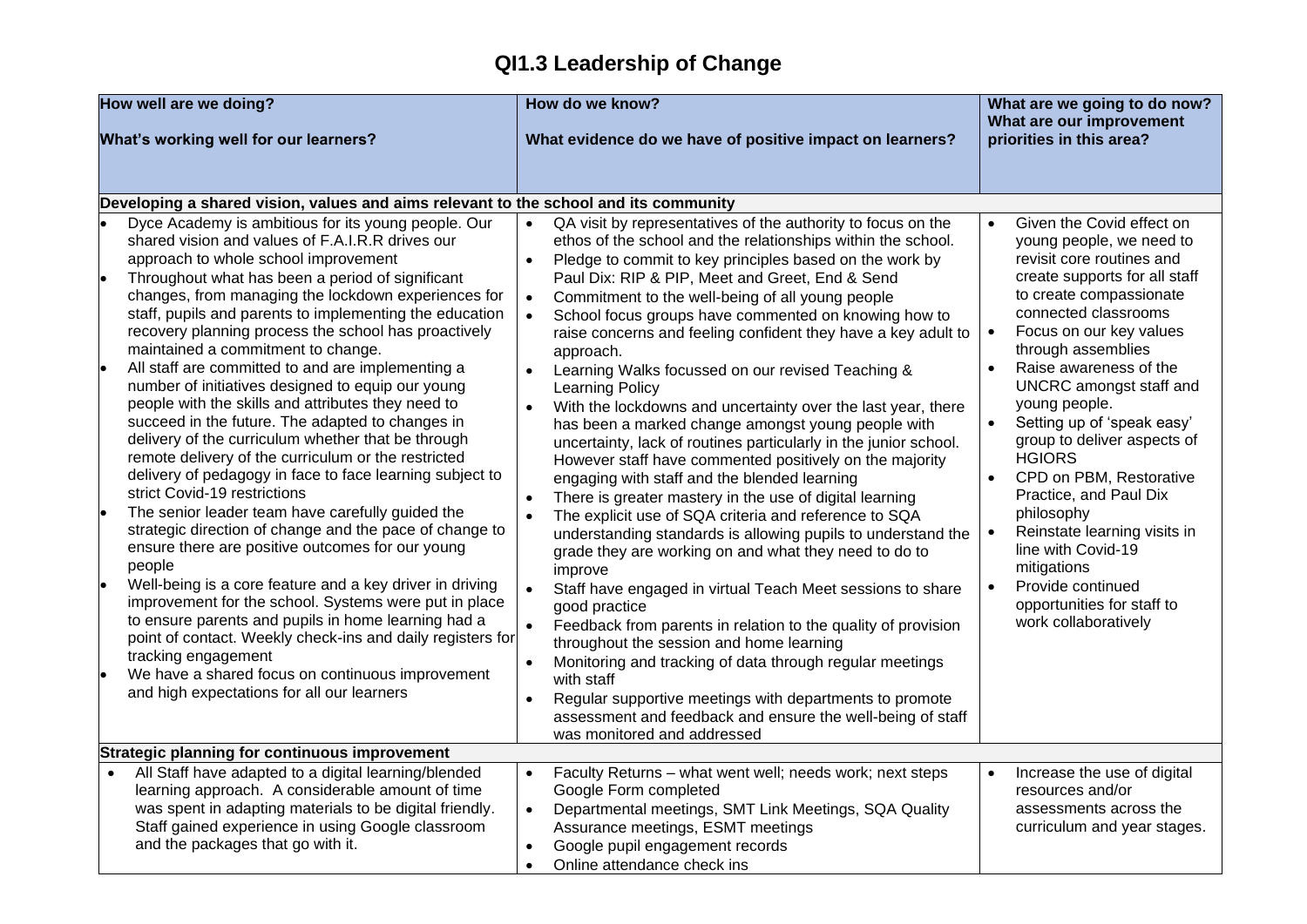| How well are we doing?                                                                                                                                                                                                                                                                                                                                                                                                                                                                                                                                                                                                                                                                                                                                                                                                                                | How do we know?                                                                                                                                                                                                                                                                                                                                                                                                                                                                                                                     | What are we going to do now?<br>What are our improvement                                                                                                                                                                                                                                                                                                                                                                                                                                                                                                                                                                                                                                                                       |  |
|-------------------------------------------------------------------------------------------------------------------------------------------------------------------------------------------------------------------------------------------------------------------------------------------------------------------------------------------------------------------------------------------------------------------------------------------------------------------------------------------------------------------------------------------------------------------------------------------------------------------------------------------------------------------------------------------------------------------------------------------------------------------------------------------------------------------------------------------------------|-------------------------------------------------------------------------------------------------------------------------------------------------------------------------------------------------------------------------------------------------------------------------------------------------------------------------------------------------------------------------------------------------------------------------------------------------------------------------------------------------------------------------------------|--------------------------------------------------------------------------------------------------------------------------------------------------------------------------------------------------------------------------------------------------------------------------------------------------------------------------------------------------------------------------------------------------------------------------------------------------------------------------------------------------------------------------------------------------------------------------------------------------------------------------------------------------------------------------------------------------------------------------------|--|
| What's working well for our learners?                                                                                                                                                                                                                                                                                                                                                                                                                                                                                                                                                                                                                                                                                                                                                                                                                 | What evidence do we have of positive impact on learners?                                                                                                                                                                                                                                                                                                                                                                                                                                                                            | priorities in this area?                                                                                                                                                                                                                                                                                                                                                                                                                                                                                                                                                                                                                                                                                                       |  |
| Provision of Chromebooks for all pupils in S4-6<br>supported the delivery of the curriculum- e.g.<br>Consortium<br>During the 2 <sup>nd</sup> lockdown, most pupils engaged in<br>$\bullet$<br>Google Classrooms and Google Meets<br>Collegiate approach to Moderation and Understanding<br>Standards across the authority<br>Increased QA SMT Link Meetings with individual<br>faculties to track SQA pupil progress                                                                                                                                                                                                                                                                                                                                                                                                                                 | Variety of Digital delivery methods implemented by staff<br>$\bullet$<br>Feedback from Understanding Standards In-service<br>$\bullet$<br>programme<br>Increase in dialogue between SMT/FH and classroom<br>$\bullet$<br>teacher to pupils as a result of improved tracking                                                                                                                                                                                                                                                         | Encourage network<br>collaboration and the use of<br>Quads<br>Improvement in IT<br>$\bullet$<br>connectivity required<br>Roll out of Chromebooks in<br>$\bullet$<br>line with ACC policies<br>Continue with increased<br>$\bullet$<br>frequency of SMT QA Link<br>Meetings                                                                                                                                                                                                                                                                                                                                                                                                                                                     |  |
| Implementing improvement and change                                                                                                                                                                                                                                                                                                                                                                                                                                                                                                                                                                                                                                                                                                                                                                                                                   |                                                                                                                                                                                                                                                                                                                                                                                                                                                                                                                                     |                                                                                                                                                                                                                                                                                                                                                                                                                                                                                                                                                                                                                                                                                                                                |  |
| There are several examples of specific changes which<br>have been undertaken successfully as a result of<br>Covid-19. Staff have reported an increase in the<br>development of independent learning skills amongst<br>most young people in the Senior Phase<br>Contact with parents directly by Faculty Heads has<br>$\bullet$<br>proved positive.<br>Although the majority of young people, particularly in<br>$\bullet$<br>the Senior Phase, have settled back into face-to-face<br>teaching, there are some young people who have lost<br>the structure and struggle with routines<br>Staff work very well together to enhance the work of<br>$\bullet$<br>the school and there are many positive examples of<br>shared professional learning and leadership of new<br>initiatives albeit significantly restricted due to Covid-19<br>restrictions | Faculty Returns- what went well; needs work; next steps<br>$\bullet$<br>Google Form completed<br>Pupil voice - wellbeing surverys during lockdown; structure<br>$\bullet$<br>of school day<br>Targeted pupils - weekly feedback to PT Pupil Support<br>$\bullet$<br>Hub pupils - strong relationships built and positive feedback<br>$\bullet$<br>from pupils, parents and staff<br>Virtual CPD - staff proactively sharing good practice within<br>$\bullet$<br>the school and ACC in relation to digital learning and<br>teaching | Re-establish learning visits<br>$\bullet$<br>- QA observations<br>Consider a review of the<br>$\bullet$<br>way contact with parents is<br>managed<br>Plan, Prepare and<br>implement Virtual Parent<br>meetings<br>Re-establish core daily<br>$\bullet$<br>routines<br>Rebuild relationships with<br>$\bullet$<br>young people- in particular<br>the junior school<br>Re-focus on or Paul Dix<br>work, NHS Decider Skills<br>Create opportunities for staff<br>to engage with the wider<br>work of the school<br>Re-establish extra-curricular<br>activities as mitigations ease<br>As regulations allow, ease<br>mitigations around the<br>school to enable a return to<br>a variety of pedagogies<br>being used in classrooms |  |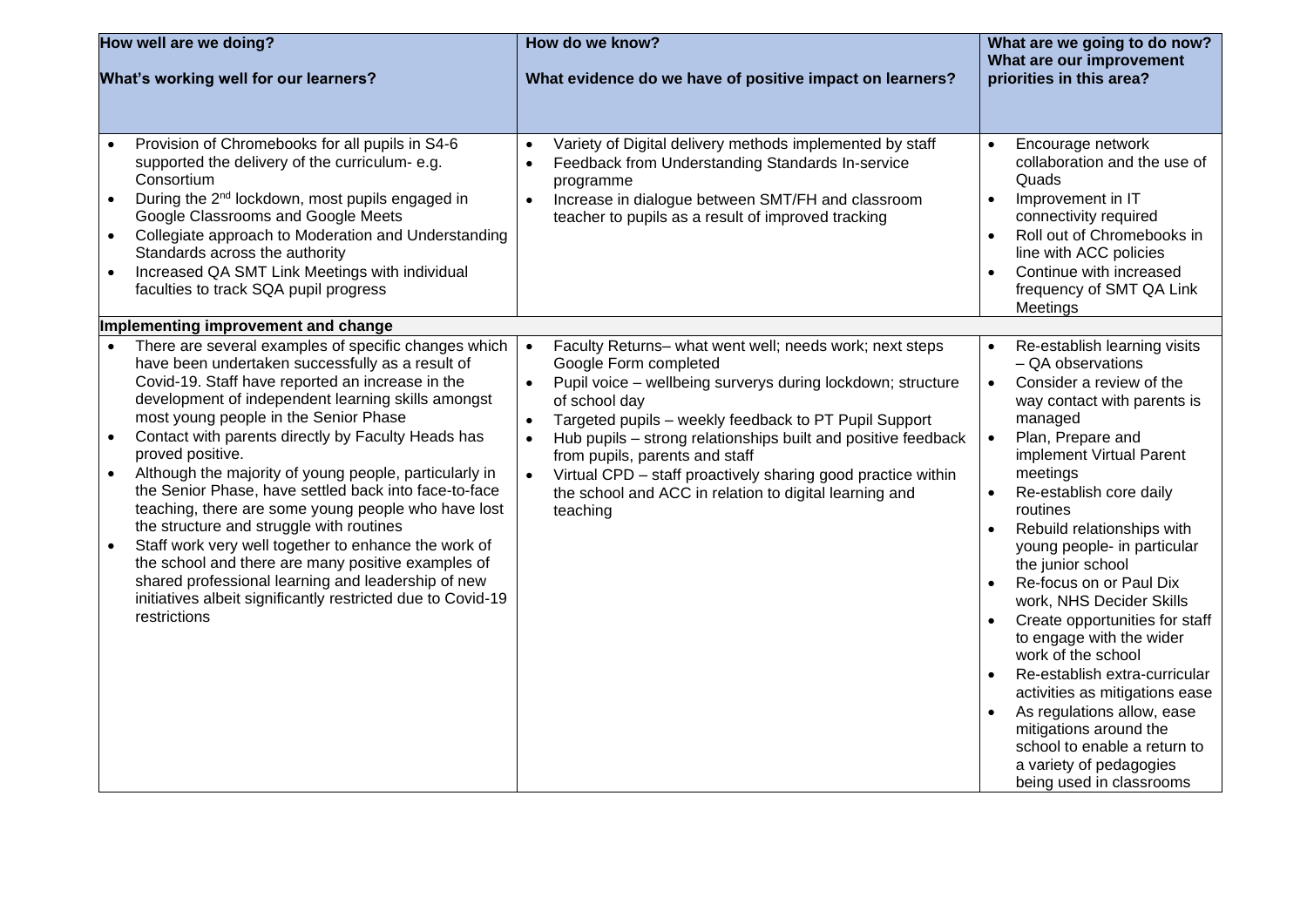## **QI2.3 Learning, Teaching & Assessment**

| How well are we doing?                                                                                                                                                                                                                                                                                                                                                                                                                                                                                                                                                                                                                                                                                                                                                                                                                                                                                                                                              | How do we know?                                                                                                                                                                                                                                                                                                                                                                                           | What are we going to do now?<br>What are our improvement                                                                                                                                                                                                                                                                                                                                                                 |  |
|---------------------------------------------------------------------------------------------------------------------------------------------------------------------------------------------------------------------------------------------------------------------------------------------------------------------------------------------------------------------------------------------------------------------------------------------------------------------------------------------------------------------------------------------------------------------------------------------------------------------------------------------------------------------------------------------------------------------------------------------------------------------------------------------------------------------------------------------------------------------------------------------------------------------------------------------------------------------|-----------------------------------------------------------------------------------------------------------------------------------------------------------------------------------------------------------------------------------------------------------------------------------------------------------------------------------------------------------------------------------------------------------|--------------------------------------------------------------------------------------------------------------------------------------------------------------------------------------------------------------------------------------------------------------------------------------------------------------------------------------------------------------------------------------------------------------------------|--|
| What's working well for our learners?                                                                                                                                                                                                                                                                                                                                                                                                                                                                                                                                                                                                                                                                                                                                                                                                                                                                                                                               | What evidence do we have of positive impact on learners?                                                                                                                                                                                                                                                                                                                                                  | priorities in this area?                                                                                                                                                                                                                                                                                                                                                                                                 |  |
| <b>Learning and engagement</b>                                                                                                                                                                                                                                                                                                                                                                                                                                                                                                                                                                                                                                                                                                                                                                                                                                                                                                                                      |                                                                                                                                                                                                                                                                                                                                                                                                           |                                                                                                                                                                                                                                                                                                                                                                                                                          |  |
| In a very fragmented and challenging year, staff have<br>striven to maintain positive relationships between<br>themselves and the learners and between the learners<br>themselves.<br>There are many examples of excellent learning and<br>teaching practices but a recognition that the school<br>needs to revisit some of its approaches to engage<br>young people, particularly those who have experienced<br>challenges through the course of the year<br>The majority of young people engaged positively with<br>digital technology across the curriculum areas. Many<br>developed independent learning skills<br>Staff deployed a wide range of digital delivery including<br>Kahoot and Google meets to ensure engagement.<br>Feedback on-line was challenging but staff adapted to<br>the ever-changing landscape and provided clear<br>articulation of next steps.<br>Opportunities were provided to provide fun activities to<br>mirror wider achievement | Faculty Returns- what went well; needs work; next steps<br>$\bullet$<br>Google Form completed<br>Whole school Google meets - Pupils Assemblies and Staff<br>$\bullet$<br>Meetings<br><b>ACC Surveys</b><br>$\bullet$<br>Health & Well-Being activities - online and within school<br>$\bullet$<br>where possible<br>Amended Transition programme<br>$\bullet$<br>Online Attendance check-ins<br>$\bullet$ | Raising awareness of the<br>UNCRC amongst the school<br>community<br>Roll out of Chromebooks in<br>line with ACC policies<br>Engagement with pupils,<br>parents and staff as SQA<br>guidance for session 2021-<br>22 becomes known<br>Re-establish extra -<br>curricular activities<br>Re-establish the full Dyce<br>Academy transition<br>programme<br>Building relationship events<br>with emphasis on Junior<br>phase |  |
| <b>Quality of teaching</b>                                                                                                                                                                                                                                                                                                                                                                                                                                                                                                                                                                                                                                                                                                                                                                                                                                                                                                                                          |                                                                                                                                                                                                                                                                                                                                                                                                           |                                                                                                                                                                                                                                                                                                                                                                                                                          |  |
| There have been challenges in providing 'face to face'<br>teaching because of the guidelines such as all pupils<br>facing the front, the wearing of face masks and the<br>restriction on the use of resources. These had an impact<br>on the experience of young people<br>Staff utilised the Virtual Learning environment to<br>develop a rich bank of materials which can be uploaded<br>by a whole class, small group or individual.<br>Google classrooms were used effectively by all staff to<br>allow young people to work at their own pace and be<br>supported.<br>Throughout the period, most staff have planned<br>differentiated tasks and activities to ensure pace and<br>challenge<br>Increasingly learners have been taking responsibility for<br>their learning by planning their home learning and using                                                                                                                                           | Parental feedback - emails and Parental Survey<br>$\bullet$<br>Google pupil engagement records<br>$\bullet$<br>Google Classrooms - monitoring of active classrooms<br>$\bullet$<br>Increased frequency of SMT Link Meetings with FHs<br>$\bullet$<br>Faculty meeting/departmental minutes<br>$\bullet$<br>Digital Postcards - staff engagement with ACC initiative<br>$\bullet$                           | Return to more active<br>collaborative learning and<br>practical work<br>Revisit the Learning &<br><b>Teaching Policy</b><br>Build on uploading pre-<br>recorded bank of lessons<br>With easing of COVID<br>$\bullet$<br>mitigations, increase our<br>capacity for QA<br>observations and learning<br>visits<br>Engagement with ACC<br>Digital Champion initiative                                                       |  |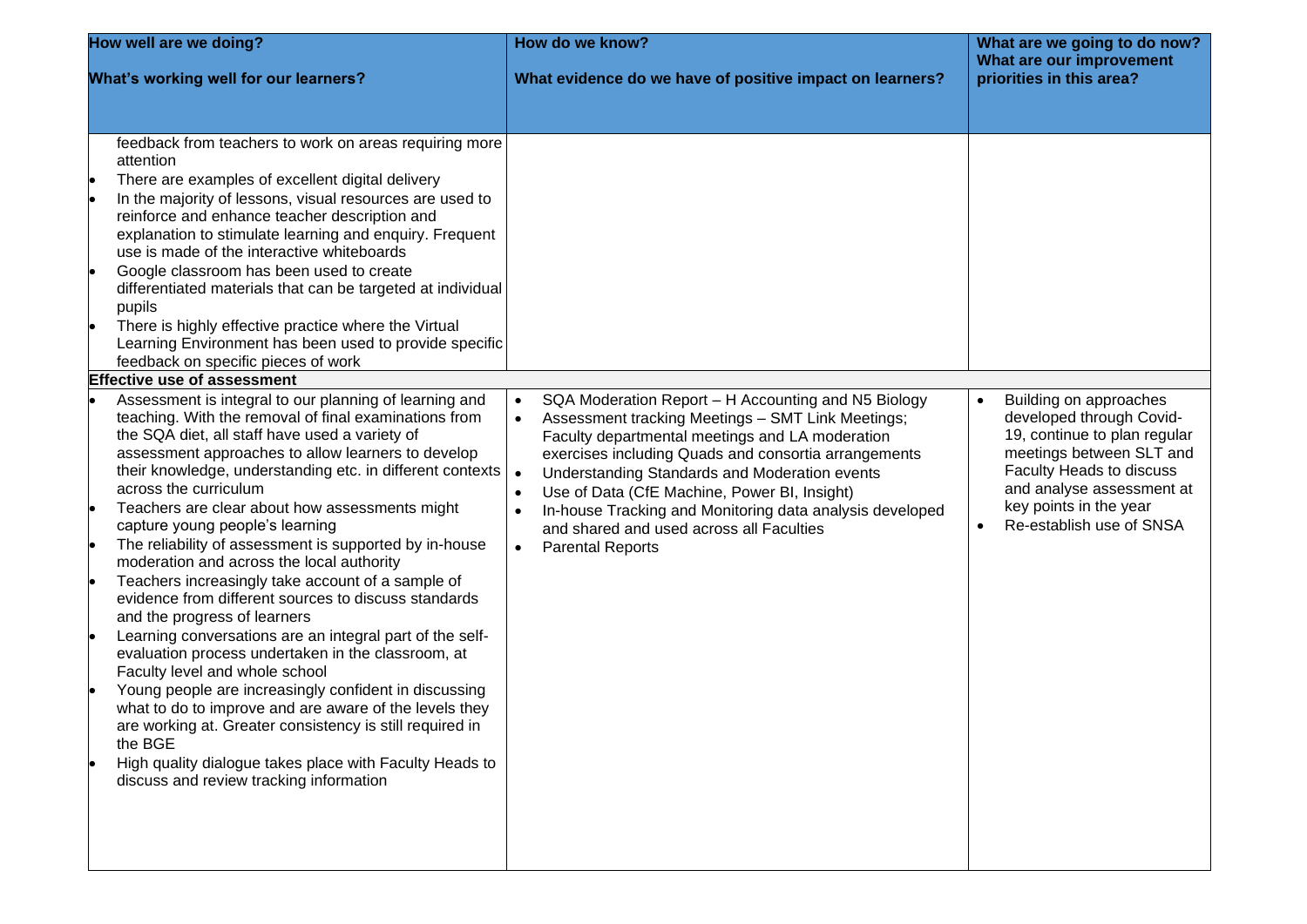| How well are we doing?                                                                                                                                                                                                                                                                                                                                                                                                                                                                                                                                                                                                                                | How do we know?                                                                                                                                                                                                                                                                                                                  | What are we going to do now?                                                                                                        |  |
|-------------------------------------------------------------------------------------------------------------------------------------------------------------------------------------------------------------------------------------------------------------------------------------------------------------------------------------------------------------------------------------------------------------------------------------------------------------------------------------------------------------------------------------------------------------------------------------------------------------------------------------------------------|----------------------------------------------------------------------------------------------------------------------------------------------------------------------------------------------------------------------------------------------------------------------------------------------------------------------------------|-------------------------------------------------------------------------------------------------------------------------------------|--|
| What's working well for our learners?                                                                                                                                                                                                                                                                                                                                                                                                                                                                                                                                                                                                                 | What evidence do we have of positive impact on learners?                                                                                                                                                                                                                                                                         | What are our improvement<br>priorities in this area?                                                                                |  |
| Planning, tracking and monitoring                                                                                                                                                                                                                                                                                                                                                                                                                                                                                                                                                                                                                     |                                                                                                                                                                                                                                                                                                                                  |                                                                                                                                     |  |
| Almost all teachers plan high quality programmes of<br>work following the identification of Learning Intentions<br>and Success Criteria in line with course content in the<br>junior and senior phases<br>The majority of teachers are clear in their use of the<br>moderation cycle<br>Most staff are gaining confidence in the delivery of<br>highly effective lessons with a focus on effective<br>feedback which is having a positive impact on the<br>learning cycle of the majority of learners.<br>Interventions are reviewed regularly to ensure they are<br>robust, appropriate and supporting individual learners to<br>meet agreed targets | Regular tracking and review meetings, scrutiny of pupil data<br>and assessment approaches ensure staff, learners and<br>parents are aware of individual learning targets and are<br>planning appropriate next steps together.<br>Our attainment at all levels is good (see QI 3.2)<br>Minutes (Pupil Support, EIT, FH, SMT Link) | Continued engagement with<br>CPD on moderation in junior<br>and senior phase<br>Establish a merit reward<br>system for Junior Phase |  |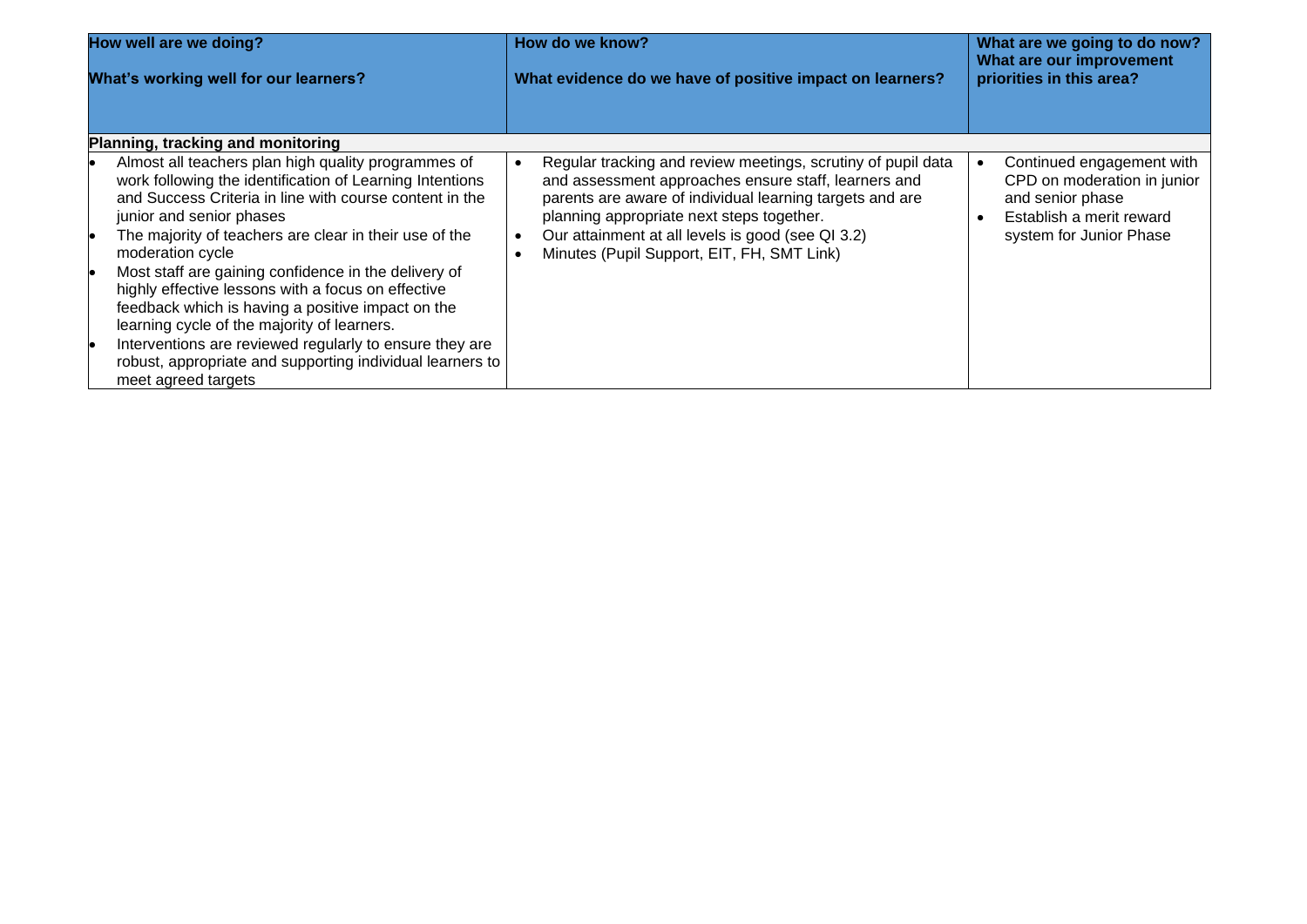## **QI3.1 Ensuring Wellbeing, Equality and Inclusion**

|                                                                            | How well are we doing?                                                                                                                                                                                                                                                                                                                                                                                                                                                                                                                                                                                                                                                                                                                                                                                                                                                                                                                                                                                                                                                                                                                                                                                                                                                                                                                                                                                                                                                                                                                                                                                                                                                                                                                                                                       | How do we know?                                                                                                                                                                                                                                                                                                                                                                                                                                                                                                                                                                                                                                                                                                                                                                                                                                                                                                                                                                                                                                                                                                                                                                                                                                                                                                                                                                                                                                                                                                                                                                                                                                                                              | What are we going to do now?<br>What are our improvement                                                                                                                                                                                                                                                                                                                                                                                                                                                                                                                                                                                                                                                                                                                       |
|----------------------------------------------------------------------------|----------------------------------------------------------------------------------------------------------------------------------------------------------------------------------------------------------------------------------------------------------------------------------------------------------------------------------------------------------------------------------------------------------------------------------------------------------------------------------------------------------------------------------------------------------------------------------------------------------------------------------------------------------------------------------------------------------------------------------------------------------------------------------------------------------------------------------------------------------------------------------------------------------------------------------------------------------------------------------------------------------------------------------------------------------------------------------------------------------------------------------------------------------------------------------------------------------------------------------------------------------------------------------------------------------------------------------------------------------------------------------------------------------------------------------------------------------------------------------------------------------------------------------------------------------------------------------------------------------------------------------------------------------------------------------------------------------------------------------------------------------------------------------------------|----------------------------------------------------------------------------------------------------------------------------------------------------------------------------------------------------------------------------------------------------------------------------------------------------------------------------------------------------------------------------------------------------------------------------------------------------------------------------------------------------------------------------------------------------------------------------------------------------------------------------------------------------------------------------------------------------------------------------------------------------------------------------------------------------------------------------------------------------------------------------------------------------------------------------------------------------------------------------------------------------------------------------------------------------------------------------------------------------------------------------------------------------------------------------------------------------------------------------------------------------------------------------------------------------------------------------------------------------------------------------------------------------------------------------------------------------------------------------------------------------------------------------------------------------------------------------------------------------------------------------------------------------------------------------------------------|--------------------------------------------------------------------------------------------------------------------------------------------------------------------------------------------------------------------------------------------------------------------------------------------------------------------------------------------------------------------------------------------------------------------------------------------------------------------------------------------------------------------------------------------------------------------------------------------------------------------------------------------------------------------------------------------------------------------------------------------------------------------------------|
|                                                                            | What's working well for our learners?                                                                                                                                                                                                                                                                                                                                                                                                                                                                                                                                                                                                                                                                                                                                                                                                                                                                                                                                                                                                                                                                                                                                                                                                                                                                                                                                                                                                                                                                                                                                                                                                                                                                                                                                                        | What evidence do we have of positive impact on learners?                                                                                                                                                                                                                                                                                                                                                                                                                                                                                                                                                                                                                                                                                                                                                                                                                                                                                                                                                                                                                                                                                                                                                                                                                                                                                                                                                                                                                                                                                                                                                                                                                                     | priorities in this area?                                                                                                                                                                                                                                                                                                                                                                                                                                                                                                                                                                                                                                                                                                                                                       |
| Wellbeing                                                                  |                                                                                                                                                                                                                                                                                                                                                                                                                                                                                                                                                                                                                                                                                                                                                                                                                                                                                                                                                                                                                                                                                                                                                                                                                                                                                                                                                                                                                                                                                                                                                                                                                                                                                                                                                                                              |                                                                                                                                                                                                                                                                                                                                                                                                                                                                                                                                                                                                                                                                                                                                                                                                                                                                                                                                                                                                                                                                                                                                                                                                                                                                                                                                                                                                                                                                                                                                                                                                                                                                                              |                                                                                                                                                                                                                                                                                                                                                                                                                                                                                                                                                                                                                                                                                                                                                                                |
| success<br>families<br>to HWB<br><b>Inclusion &amp; Equality</b><br>school | Young people have had a disrupted time with increased<br>numbers presenting with mental health issues. Some<br>found it difficult to engage with home learning and the<br>return to face to face learning, and required appropriate<br>scaffolds put in place<br>Increased collaboration with partners - MCR Pathways,<br>ACIS Youth, Social Work, CAMHS<br>Our professional Learning has focussed on the work of<br>Paul Dix, NHS Decider Skills and restorative practice<br>The majority of staff have a shared understanding of<br>their individual and collective responsibilities for well-<br>being. Well-being underpins learner's ability to achieve<br>Pastoral team liaison and engagement with pupils and<br><b>Fulfilment of statutory duties</b><br>Senior leaders and Pupil Support Staff have a good<br>understanding of the statutory requirements in relation<br>A few young people are on part time timetables but their<br>progress towards accessing their legal entitlement to<br>27.5 hours is closely monitored<br>ACC Attendance Procedures are understood<br>Regular Liaison with school HSLO<br>The PSE programme is focussing on well-planned and<br>progressive opportunities to explore diversity and to<br>challenge racism and religious intolerance<br>Staff have in-service and professional learning based on<br>developing a school culture rooted in relationships<br>Almost all pupils accessing mainstream classes with<br>appropriate support including relevant Additional<br><b>Assessment Arrangements</b><br>Almost all IEPs are in place and are reviewed regularly<br>with appropriate targets and pupil/parent voice<br>Appropriate tutorial classes in place with plans of work<br>to support transitions to next steps in learning or beyond | Reflection from visitors, staff, parents, and learners is<br>always positive about the ethos of the school<br>Feedback from PSA's - focus group as part of QA<br>$\bullet$<br>Focus groups of young people - almost all felt safe at school<br>$\bullet$<br>Use of MCR Pathways coordinator to target young people in<br>$\bullet$<br>S1-S3<br>QI visit on 3.1<br>$\bullet$<br>EIT, Pupil Support (Guidance) Meetings and Minutes<br>$\bullet$<br>Targeted support classes in S1 and S2<br>$\bullet$<br>$\bullet$<br>Increased number of pupils completing Personal<br>Development qualifications including John Muir Award<br>Increased demand for appointments with partner agencies<br>$\bullet$<br>Weekly contact with identified/targetted vulnerable pupils<br>$\bullet$<br>during home learning<br>Hub pupils - strong relationships built and positive feedback<br>$\bullet$<br>from pupils, parents and staff including PSAs<br>PEF Co-ordinator - positive relationships with identified<br>pupils and families<br>Almost all pupils on bespoke timetables have successfully<br>$\bullet$<br>transitioned to full-time learning<br>Young people are becoming more comfortable and confident<br>$\bullet$<br>in using the language and skills to report diversity issues<br>$\bullet$<br>LAC pupils are supported to attain above national trends<br>and have positive destinations beyond school<br>Exclusion rates are well below national and city average<br>$\bullet$<br>Pupils respond well to the support of PSAs increasing<br>$\bullet$<br>attainment and engagement<br>Increased Attendance rates and reduction in number of<br>$\bullet$<br>pupils under ATT procedures. | Review of the structure of<br>$\bullet$<br>Pupil Support (roles and<br>responsibilities)<br>Reinforce School's Vision &<br>Values through a whole<br>school collegiate approach<br>CPD focus to reinforce<br>restorative approach<br>Pupil focus groups - How<br>Good is OUR School<br>Pathways Planning - links<br>with SDS, MCR, DYW<br>Focus on UNCRC for young<br>people and staff<br>'Speak Easy' group to allow<br>$\bullet$<br>young people to openly<br>raise and address issues<br>Streamline Guidance and<br>$\bullet$<br>EIT Meetings to make more<br>pupil-focussed<br>Ongoing review of PSE<br>$\bullet$<br>programme to ensure<br>relevance for pupils across<br>all year groups<br>Re-establish face to face<br>parental review meetings as<br>guidelines allow |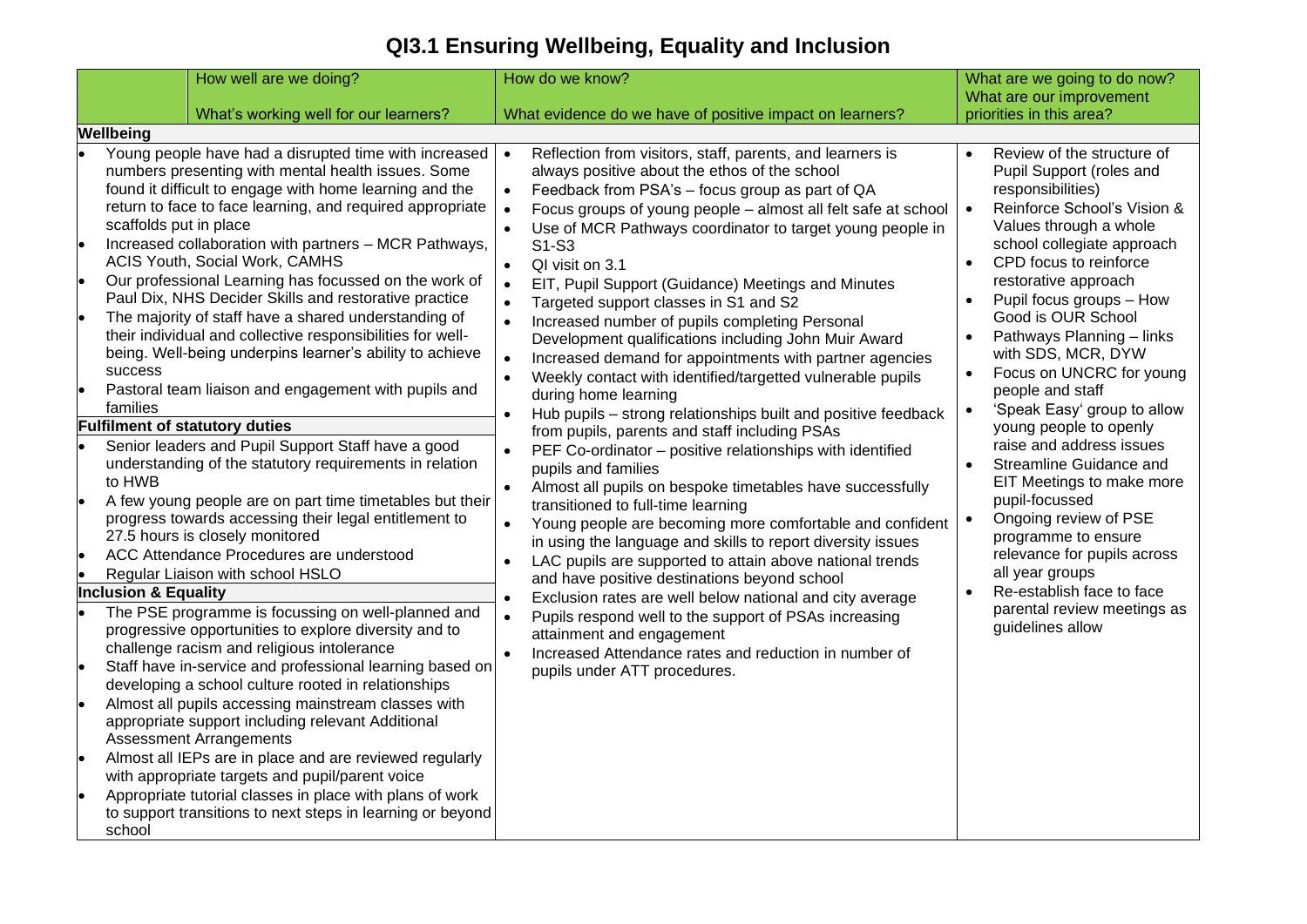| Young people are supported to engage with outside       |
|---------------------------------------------------------|
| agencies to support learning and career options eg      |
| NESCol, work experience places                          |
| LAC pupils are given appropriate support and are well   |
|                                                         |
| known by Pupil Support staff                            |
| PEF Co-ordinator has established snack boxes for those  |
| unable to get breakfast at home which complements SfL   |
| <b>Breakfast Club</b>                                   |
|                                                         |
| PEF Coordinator meets regularly with pupils and liaises |
| with Pastoral Team                                      |
| MCR Pathways Coordinator works with identified young    |
| people                                                  |
|                                                         |
| PSAs are responsive and sensitive to the needs of the   |
| child allowing them to access the relevant curriculum   |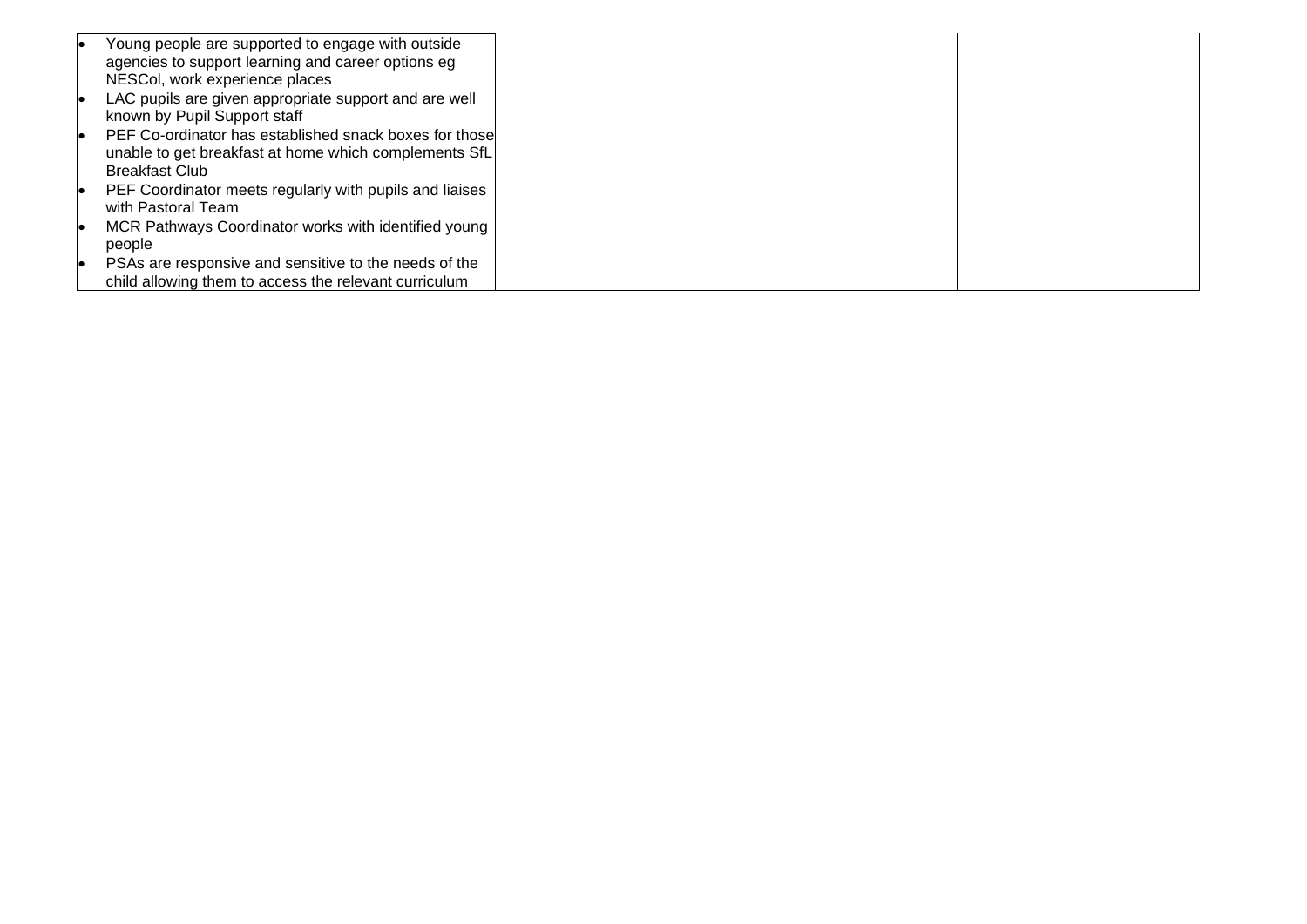## **QI3.2 Raising Attainment & Achievement**

| How well are we doing?                                                                                                                                                                                                                                                                                                                                                                                                                                                                                                                                                                                                                                                                                                                                                                                                                                                                                                                                                                                                                                                                              | How do we know?                                                                                                                                                                                                                                                                                                                                                                                                                                                                                                                                                                                                                                            | What are we going to do now?                                                                                                                                                                                                                                                                                                                                                                                                                                                                    |
|-----------------------------------------------------------------------------------------------------------------------------------------------------------------------------------------------------------------------------------------------------------------------------------------------------------------------------------------------------------------------------------------------------------------------------------------------------------------------------------------------------------------------------------------------------------------------------------------------------------------------------------------------------------------------------------------------------------------------------------------------------------------------------------------------------------------------------------------------------------------------------------------------------------------------------------------------------------------------------------------------------------------------------------------------------------------------------------------------------|------------------------------------------------------------------------------------------------------------------------------------------------------------------------------------------------------------------------------------------------------------------------------------------------------------------------------------------------------------------------------------------------------------------------------------------------------------------------------------------------------------------------------------------------------------------------------------------------------------------------------------------------------------|-------------------------------------------------------------------------------------------------------------------------------------------------------------------------------------------------------------------------------------------------------------------------------------------------------------------------------------------------------------------------------------------------------------------------------------------------------------------------------------------------|
| What's working well for our learners?                                                                                                                                                                                                                                                                                                                                                                                                                                                                                                                                                                                                                                                                                                                                                                                                                                                                                                                                                                                                                                                               | What evidence do we have of positive impact on learners?                                                                                                                                                                                                                                                                                                                                                                                                                                                                                                                                                                                                   | What are our improvement<br>priorities in this area?                                                                                                                                                                                                                                                                                                                                                                                                                                            |
| Attainment in literacy and numeracy                                                                                                                                                                                                                                                                                                                                                                                                                                                                                                                                                                                                                                                                                                                                                                                                                                                                                                                                                                                                                                                                 |                                                                                                                                                                                                                                                                                                                                                                                                                                                                                                                                                                                                                                                            |                                                                                                                                                                                                                                                                                                                                                                                                                                                                                                 |
| Overall attainment in literacy and numeracy is good.<br>All pupils are leaving with a literacy and numeracy<br>le<br>qualification from SCQF Level3 and above.<br>In Literacy and Numeracy in S1 and S2, learning and<br>teaching is targeted to the specific needs of the pupils<br>Online IDL program used with S1-S3 learners<br>Increased use of Read/Write and TextHelp software<br><b>Attainment over time</b><br>2020 Insight Data:<br>S4: 5+ Level 5 = 55% (2019 = 51%; 2018 = 48%)<br>S5: 3+ Level 6 = 52% (2019 = 51%; 2018 = 42%)<br>S6: 3+ Level 6 = 77% (2019 = 77%; 2018 = 60%)<br>2020 data reflects teacher judgement and not SQA<br>۱.<br>exams<br>A robust in-house tracking system has been used<br>۱.<br>effectively to track progress for learners across the S4-6<br>curriculum<br>I۰<br>The attainment of individuals and groups has improved<br>consistently over time<br>Overall quality of learners' achievement<br>The quality learners' achievement has been curtailed<br>due to the impact of COVID mitigations.<br>As mitigations allowed learners did engage in some | Regular Faculty QA meetings to track progress<br>Tracking and Monitoring reports to parents<br>Tracking and Monitoring data discussed at QA Meetings<br>$\bullet$<br>Use of Data (CfE Machine, Power BI, Insight)<br>$\bullet$<br>Learning Conversations held between staff and pupils<br>$\bullet$<br>Increased engagement and attainment in Junior Phase<br>$\bullet$<br>Online IDL program monthly reports and assessments<br>$\bullet$<br>Insight data regarding positive destinations<br>$\bullet$<br>Reports from SDS 16+ data<br>Phased return timetable - Senior Phase<br>$\bullet$<br>Feedback from parents, pupils and staff on Online Timetable | Establish an S5<br>$\bullet$<br>Communication course to<br>improve literacy levels<br>Increase presentations of<br>N5 Literacy in S4-6<br>Continue with increased<br>frequency of SMT QA Link<br>Meetings<br>With easing of COVID<br>mitigations, increase our<br>capacity for QA<br>observations and learning<br>visits<br>Use S1-3 tracking data<br>$\bullet$<br>within P+A and SNSA to<br>drive improvement<br>Re-establish Faculty award<br>evenings<br>Continue to rollout MCR<br>pathways |
| additional activities including ACMS concerts which<br>were online; Music celebrated Band of the Year and Art<br>took part in online competitions. A Cash for Kids charity<br>day led by the young people was held towards the end<br>of summer term.<br><b>Equity for all learners</b><br>The programme provided for Hub pupils was successful<br>for the vulnerable pupils during lockdown giving them<br>access to learning and able to enjoy the social aspect of<br>education which improved their wellbeing.                                                                                                                                                                                                                                                                                                                                                                                                                                                                                                                                                                                  |                                                                                                                                                                                                                                                                                                                                                                                                                                                                                                                                                                                                                                                            |                                                                                                                                                                                                                                                                                                                                                                                                                                                                                                 |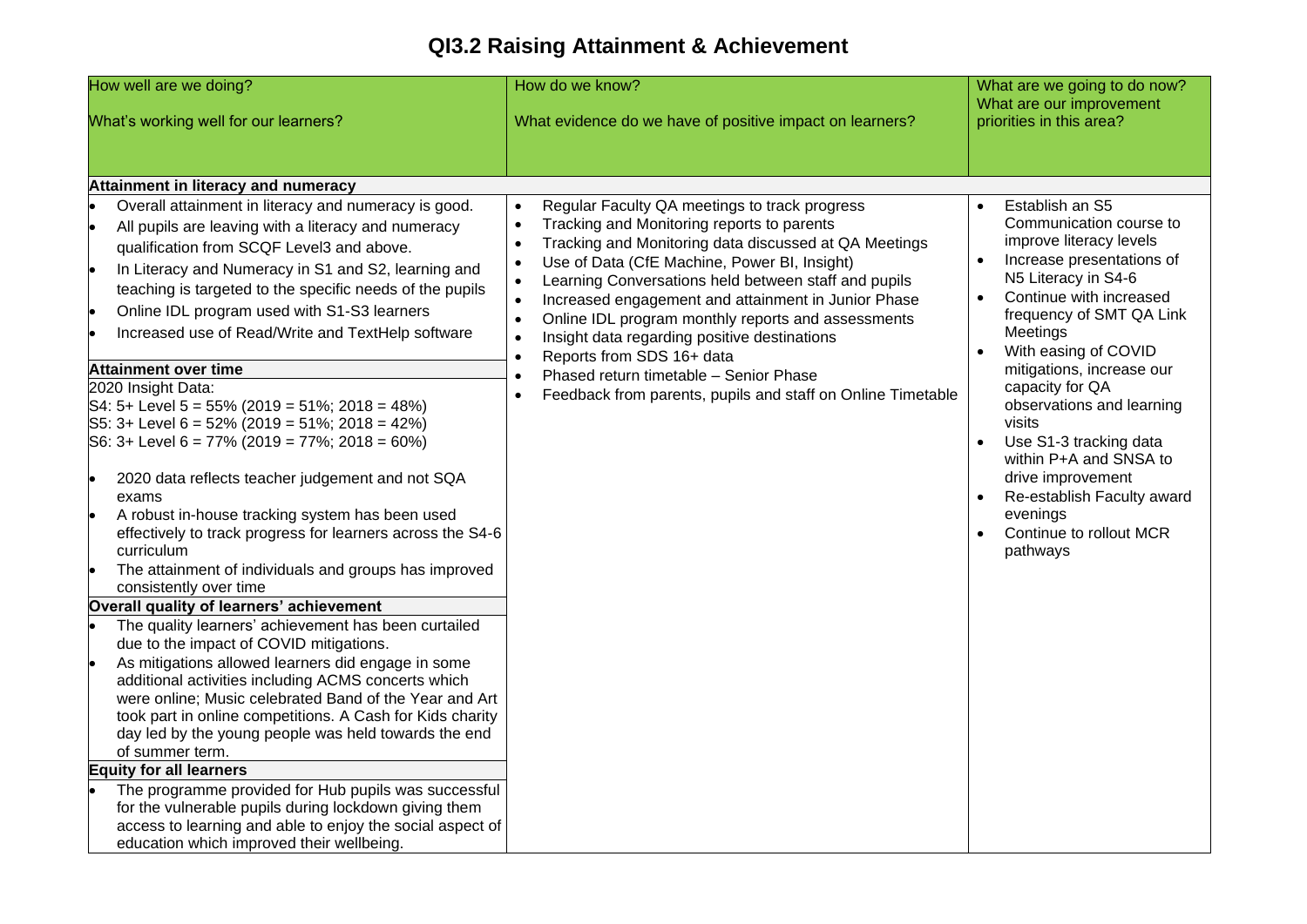| How well are we doing?                                                                                                                                                                                                | How do we know?                                          | What are we going to do now?                         |
|-----------------------------------------------------------------------------------------------------------------------------------------------------------------------------------------------------------------------|----------------------------------------------------------|------------------------------------------------------|
| What's working well for our learners?                                                                                                                                                                                 | What evidence do we have of positive impact on learners? | What are our improvement<br>priorities in this area? |
| All our identified PEF students have a cost-neutral day,<br>ensuring that all students have access to a full<br>education experience.                                                                                 |                                                          |                                                      |
| Almost all students leave school and move into<br>sustained positive destinations. For 2019/20 this is 92%<br>of our leavers.                                                                                         |                                                          |                                                      |
| An event to ease transition from home to school learning<br>led by MCR and the Pastoral Team with a focus on<br>health and wellbeing was delivered to Junior Phase<br>students on the return to school in March 2021. |                                                          |                                                      |
| Senior phase students whose learning was impacted by<br>restrictions were identified by Faculties and brought into<br>school to bolster online learning and increase<br>attainment.                                   |                                                          |                                                      |
| Online timetable was developed during lockdown. This<br>was amended as a result of feedback from parents<br>regarding home circumstances and pupil wellbeing,                                                         |                                                          |                                                      |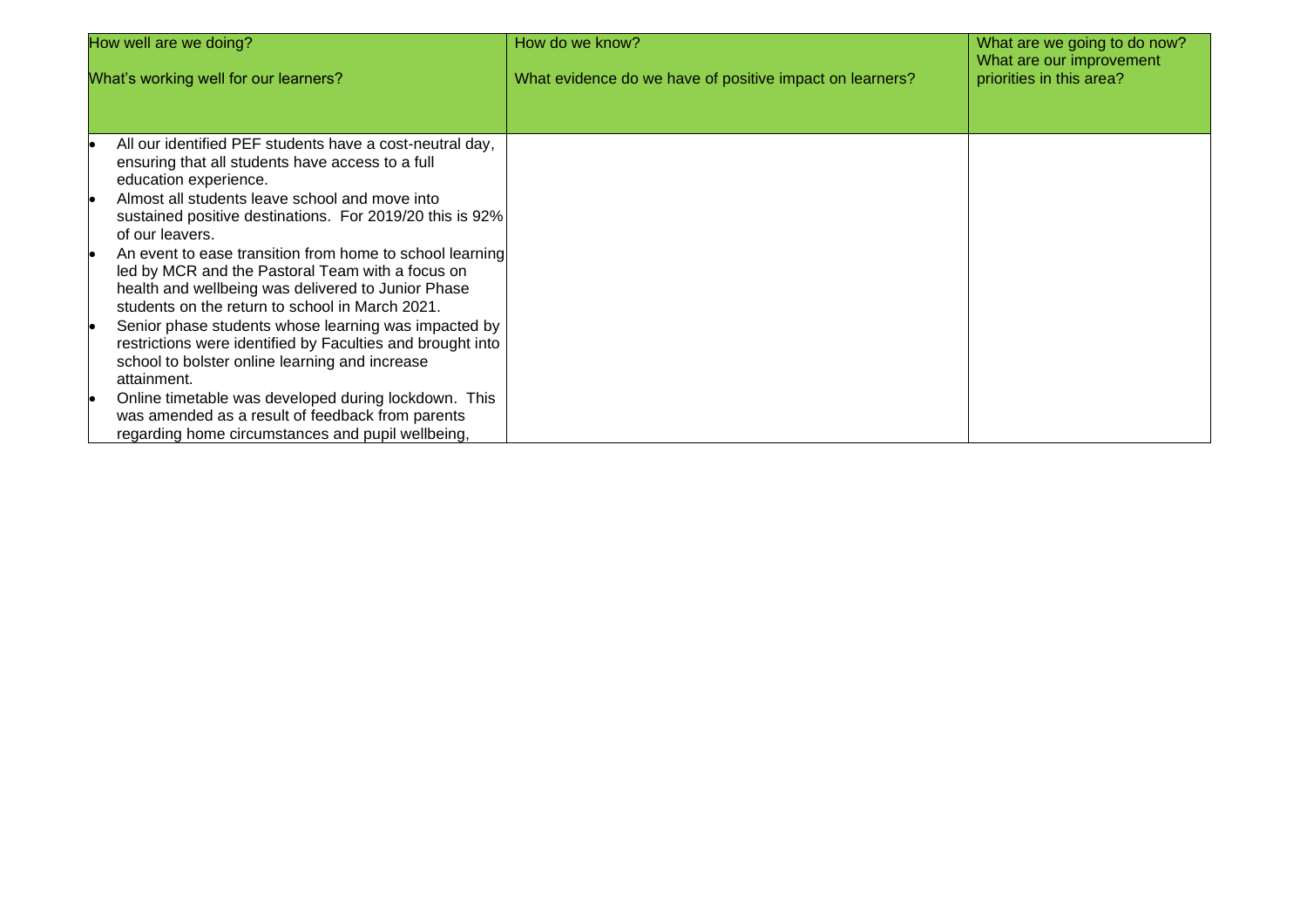#### **Action Plan 2021-22**

| QI 1.3 Leadership of Change                                          |                                                                                                                             |                                                                                                                                                                                                                                          |                   |                                                                              |  |
|----------------------------------------------------------------------|-----------------------------------------------------------------------------------------------------------------------------|------------------------------------------------------------------------------------------------------------------------------------------------------------------------------------------------------------------------------------------|-------------------|------------------------------------------------------------------------------|--|
| Improvement<br><b>Outcomes</b><br>What do we hope<br>to achieve?     | <b>Measures of Success</b><br>How will we know this<br>has been achieved?<br>What evidence will we<br>have?                 | <b>Actions Required</b><br>What do we need to do?                                                                                                                                                                                        | <b>Timescales</b> | <b>Resources</b><br>Who and what is<br>required?<br>(including<br>cost/fund) |  |
| Raising awareness<br>of the UNCRC<br>amongst the school<br>community | Attendance<br>$\bullet$<br>checklist<br>Record of<br>$\bullet$<br>completion of CPD<br>courses                              | Whole staff meeting to raise awareness<br>$\bullet$<br>Training opportunities for all staff provided by ACC<br>Setting up of 'speak easy' group to deliver aspects of<br><b>HGIORS</b>                                                   | Year 1            | CPD for all staff                                                            |  |
| Re-establish ethos<br>of school                                      | Pupil voice<br>evaluation<br>Uptake of extra-<br>curricular<br>Staff voice<br>evaluation<br>Discipline records<br>$\bullet$ | Re-establish extra-curricular activities<br>Building relationship events with emphasis on Junior<br>phase<br>Re-establish the full Dyce Academy transition<br>programme.<br>CPD on PBM, Restorative Practice, and Paul Dix<br>philosophy | Year 1            | <b>Time</b>                                                                  |  |
| Increase parental<br>engagement                                      | Uptake of parental<br>appointments<br>Attendance at<br>Information<br>Evenings                                              | Plan, Prepare and implement Virtual Parent meetings<br>Consider a review of the way contact with parents is<br>managed<br><b>Engagement of Parent Council</b>                                                                            | Year 1-2          | Senior Lead<br>Teacher appointed<br>(SNCT 2021)                              |  |

| <b>RAG</b><br>QI 2.3 Learning Teaching and Assessment               |                                                                                                             |                                                                                                                                                                                                                                   |                   |                                                                              |  |
|---------------------------------------------------------------------|-------------------------------------------------------------------------------------------------------------|-----------------------------------------------------------------------------------------------------------------------------------------------------------------------------------------------------------------------------------|-------------------|------------------------------------------------------------------------------|--|
| Improvement<br><b>Outcomes</b><br>What do we hope<br>to achieve?    | <b>Measures of Success</b><br>How will we know this<br>has been achieved?<br>What evidence will we<br>have? | <b>Actions Required</b><br>What do we need to do?                                                                                                                                                                                 | <b>Timescales</b> | <b>Resources</b><br>Who and what is<br>required?<br>(including<br>cost/fund) |  |
| Re-focussing the<br>Learning &<br>Teaching Policy                   | QA Observations of<br>$\bullet$<br>pedagogy<br>Tracking and<br>monitoring data                              | Return to more active collaborative learning and practical<br>work<br>Building on use of technology for curriculum delivery<br>With easing of COVID mitigations, increase our capacity<br>for QA observations and learning visits | Ongoing           | CPD -<br>$\bullet$<br>Teachmeet                                              |  |
| Engagement with<br><b>ACC Digital</b><br><b>Champion initiative</b> | <b>Google Reports</b><br>$\bullet$<br>Increased use of<br>O365 by staff                                     | Building on use of technology for curriculum delivery                                                                                                                                                                             | Years1-3          | <b>IT Refresh by</b><br>ACC.<br><b>Chromebook</b><br>rollout by ACC          |  |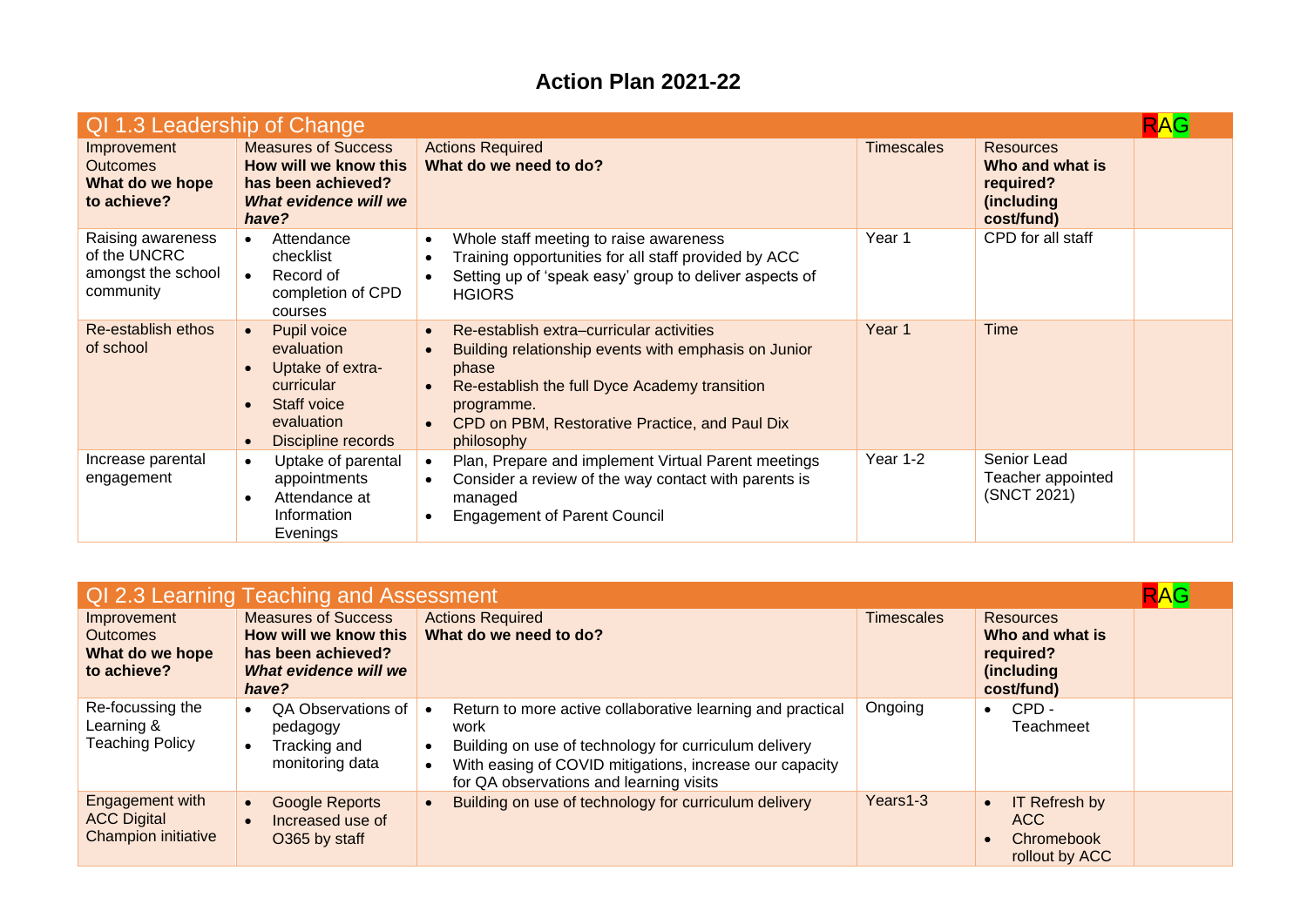| QI 3.1 Ensuring Wellbeing, Equality and Inclusion                                                                             |                                                                                                                |                                                                                                                                                                                                                            |                             |                                                                                      |  |
|-------------------------------------------------------------------------------------------------------------------------------|----------------------------------------------------------------------------------------------------------------|----------------------------------------------------------------------------------------------------------------------------------------------------------------------------------------------------------------------------|-----------------------------|--------------------------------------------------------------------------------------|--|
| Improvement<br><b>Outcomes</b><br>What do we hope to<br>achieve?                                                              | <b>Measures of Success</b><br>How will we know this<br>has been achieved?<br>What evidence will we<br>have?    | <b>Actions Required</b><br>What do we need to do?                                                                                                                                                                          | <b>Timescales</b>           | <b>Resources</b><br>Who and what is<br>required?<br><i>(including)</i><br>cost/fund) |  |
| Review of Pupil<br>Support over the<br>course of 3 years<br>ASN, Targeted<br>Support and PBM<br>will ensure equity for<br>all | All staff clear about<br>the roles and<br>responsibilities of<br>support staff                                 | 3 year plan to be produced (separate document)<br>Streamline Guidance and EIT Meetings to make more<br>pupil-focussed<br>Ongoing review of PSE programme to ensure relevance<br>for pupils across all year groups          | $3$ year plan $-$<br>Year 2 | <b>Pupil Support Team</b><br><b>SLT</b><br>PSA's                                     |  |
| All pupils feel safe,<br>secure and<br>supported in their<br>learning and in our<br>school                                    | Results of pupil<br>surveys<br>Learning<br>$\bullet$<br>conversations<br>Increased<br>positive<br>destinations | Pupil focus groups - How Good is OUR School<br>Focus on UNCRC for young people and staff<br>Pathways Planning - links with SDS, MCR, DYW<br>'Speak Easy' group to allow young people to openly<br>raise and address issues | Ongoing                     | Staff and partner<br>agencies<br>Pupil participation<br><b>SLT</b>                   |  |

| QI 3.2 Raising Attainment and Achievement – Attainment over Time |                                                                                                                             |                                                                                                                                                                                                                                                                                                                                                      |                   |                                                                              |  |
|------------------------------------------------------------------|-----------------------------------------------------------------------------------------------------------------------------|------------------------------------------------------------------------------------------------------------------------------------------------------------------------------------------------------------------------------------------------------------------------------------------------------------------------------------------------------|-------------------|------------------------------------------------------------------------------|--|
| Improvement<br><b>Outcomes</b><br>What do we hope<br>to achieve? | <b>Measures of Success</b><br>How will we know this<br>has been achieved?<br>What evidence will we<br>have?                 | <b>Actions Required</b><br>What do we need to do?                                                                                                                                                                                                                                                                                                    | <b>Timescales</b> | <b>Resources</b><br>Who and what is<br>required?<br>(including<br>cost/fund) |  |
| Raising attainment -<br>whole school                             | Data - Insight; CfE<br>$\bullet$<br>Machine; Power BI<br><b>SQA Results</b><br>Tracking &<br>Monitoring - in-<br>house data | Building on approaches developed through Covid-19,<br>continue to plan regular meetings between SLT and<br>Faculty Heads to discuss and analyse assessment at key<br>points in the year<br>Re-establish use of SNSA<br>Continued engagement with CPD on moderation in junior<br>and senior phase<br>Establish a merit reward system for Junior Phase | Ongoing           | CPD on data<br>analysis<br><b>BI Licences for</b><br>all staff - ACC         |  |
| Raising attainment -<br>Literacy and<br><b>Numeracy</b>          | Increased N5<br>presentations<br>Insight data $-$<br>literacy and<br>numeracy                                               | Continue use of IDL in Junior Phase and targeted S4<br>pupils<br>Establish an S5 Communication course to improve<br>literacy levels<br>Increase presentations of N5 Literacy in S4-6<br>Use S1-3 tracking data within P+A to drive improvement<br>in literacy and numeracy                                                                           | Ongoing           | FH English &<br>Literacy<br>FH Maths &<br>Numeracy<br>PT SfL                 |  |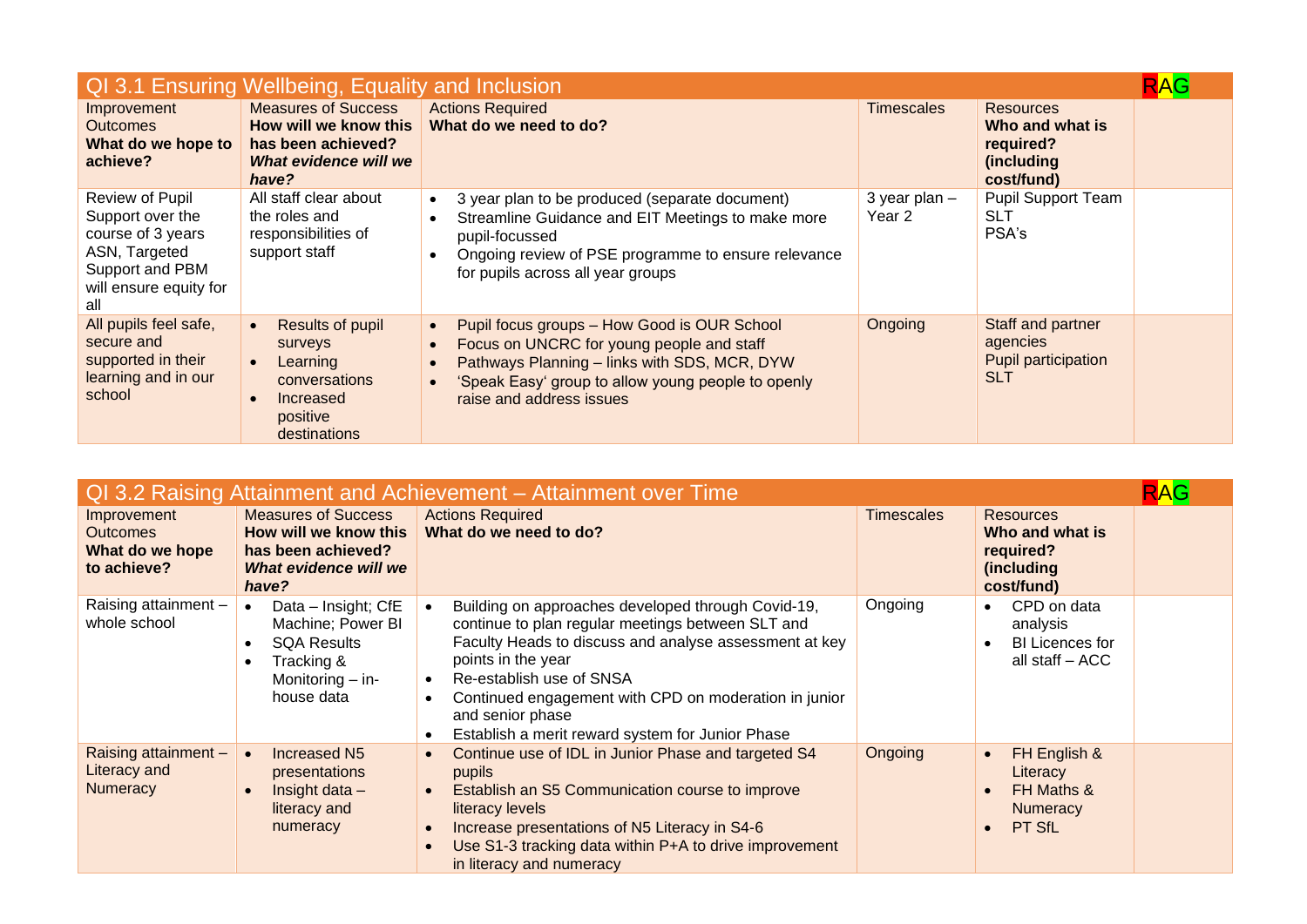# **PEF Summary of proposed spend**

| <b>Non-Staff Intervention/resource</b> | Cost | <b>Staffing</b>        | FTE. | Cost    |                  |
|----------------------------------------|------|------------------------|------|---------|------------------|
|                                        |      | PT PEF                 | 0.2  | £10 000 |                  |
|                                        |      | <b>ACIS Counsellor</b> | 0.5  | £8 000  |                  |
| Non-Staff Total 2021/22                |      | Staff Total 2021/22    |      | £18 000 |                  |
|                                        |      |                        |      |         | <b>Total for</b> |
|                                        |      |                        |      |         | 2021/22          |
|                                        |      |                        |      |         | £18 000          |